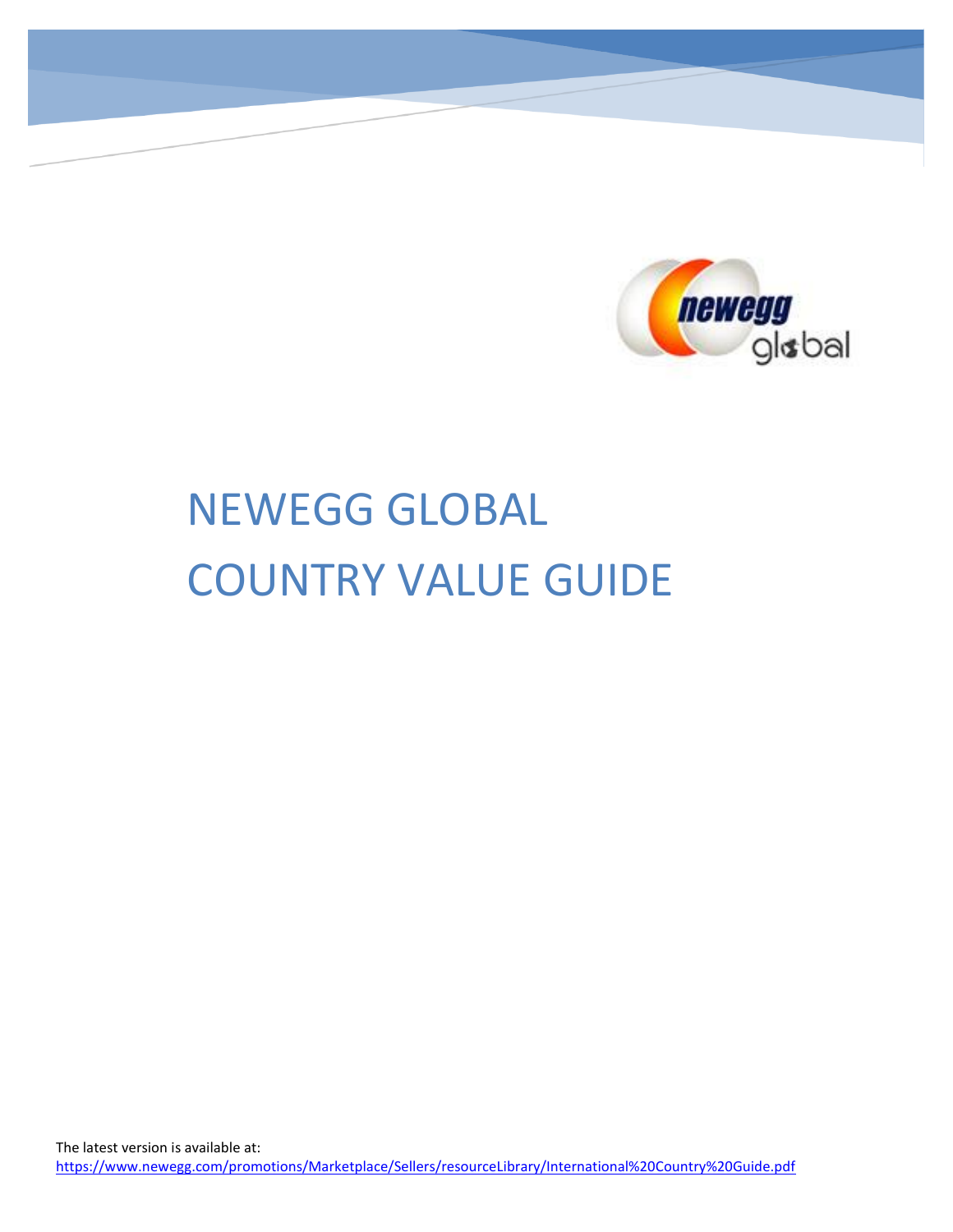

Newegg Global provides Marketplace sellers with the ability to sell and ship to any international market made available on the platform. To help you configuring your system/application correctly, we summarize available values for:

- [Batch update the price for international listings](#page-1-0)
- [Order notice with international orders](#page-1-1)
- **Batch update the Country of Origin and Warehouse Locations**

### <span id="page-1-0"></span>Batch Update the Price for International Listings

You can batch update the price for international listings through Seller Portal, FTP, or API. The following pre-defined values for both country/region code and currency code are required for updating your international listings:

<span id="page-1-1"></span>

| Asia                        |                     |                      |  |  |  |
|-----------------------------|---------------------|----------------------|--|--|--|
| Country                     | <b>Country Code</b> | <b>Currency Code</b> |  |  |  |
| Hong Kong                   | <b>HKG</b>          | <b>HKD</b>           |  |  |  |
| India                       | <b>IND</b>          | <b>INR</b>           |  |  |  |
| Japan                       | <b>JPN</b>          | <b>JPY</b>           |  |  |  |
| Philippines                 | PHL                 | PHP                  |  |  |  |
| Singapore                   | <b>SGP</b>          | SGD                  |  |  |  |
| South Korea                 | <b>KOR</b>          | <b>KRW</b>           |  |  |  |
| Thailand                    | <b>THA</b>          | <b>THB</b>           |  |  |  |
|                             | <b>Middle East</b>  |                      |  |  |  |
| <b>Bahrain</b>              | <b>BHR</b>          | <b>BHD</b>           |  |  |  |
| Israel                      | <b>ISR</b>          | <b>ILS</b>           |  |  |  |
| Kuwait                      | <b>KWT</b>          | <b>KWD</b>           |  |  |  |
| Oman                        | <b>OMN</b>          | <b>OMR</b>           |  |  |  |
| Qatar                       | QAT                 | QAR                  |  |  |  |
| Saudi Arabia                | SAU                 | <b>SAR</b>           |  |  |  |
| <b>United Arab Emirates</b> | ARE                 | AED                  |  |  |  |
| <b>Europe</b>               |                     |                      |  |  |  |
| Turkey                      | <b>TUR</b>          | <b>TRY</b>           |  |  |  |
| United Kingdom              | <b>GBR</b>          | GBP                  |  |  |  |
| Oceania                     |                     |                      |  |  |  |
| Australia                   | <b>AUS</b>          | <b>AUD</b>           |  |  |  |
| New Zealand                 | <b>NZL</b>          | <b>NZD</b>           |  |  |  |
| <b>Latin America</b>        |                     |                      |  |  |  |
| Argentina                   | ARG                 | <b>USD</b>           |  |  |  |
| Mexico                      | <b>MEX</b>          | <b>MXN</b>           |  |  |  |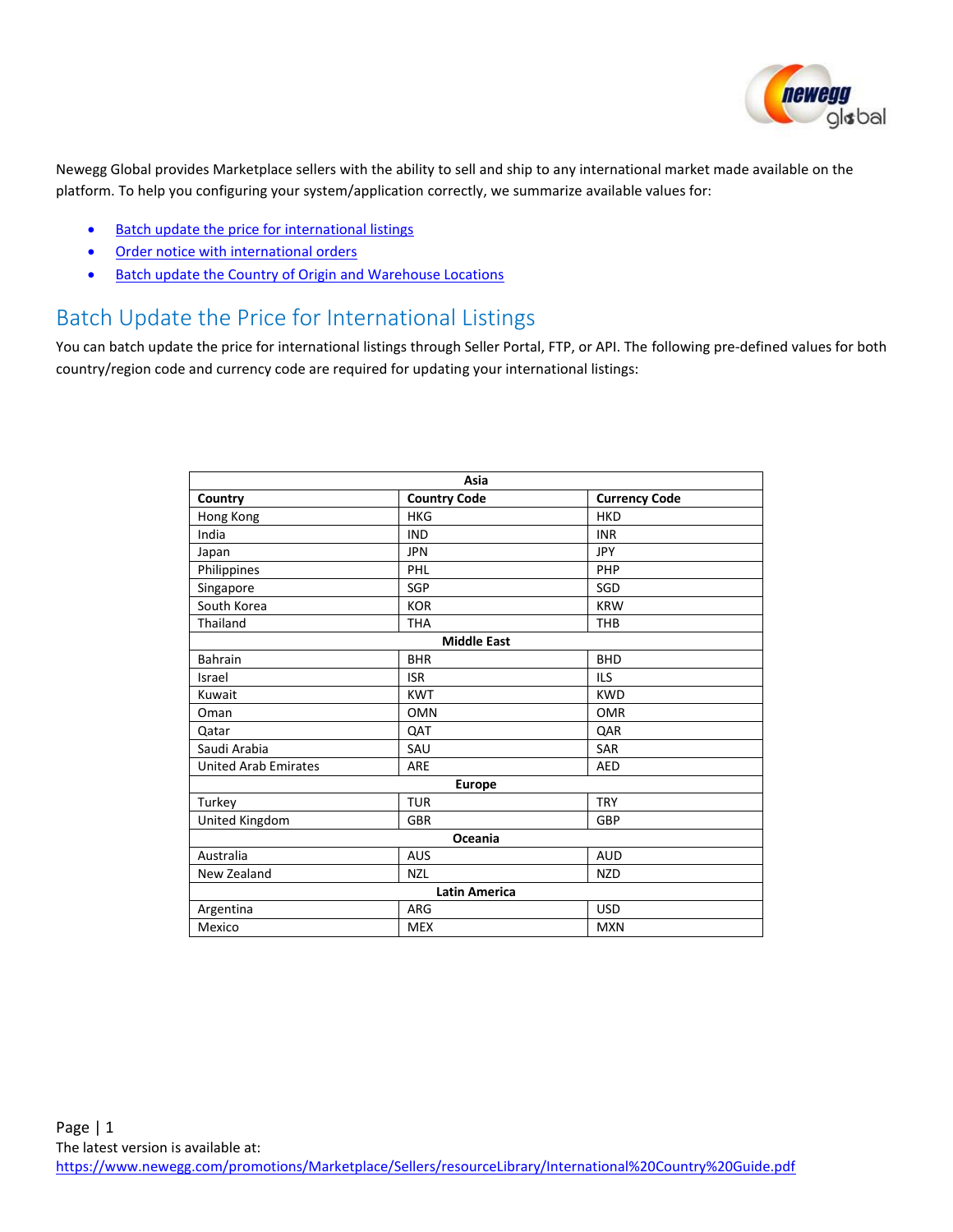## Order Notice with International Orders

The Order Notice file/record you retrieved from Seller Portal, FTP, or API, you will now receive different country values for the field of "**Ship To Country**" for international or domestic orders. The following table includes current available countries and related values:

| Asia                        |                       |  |  |  |  |  |
|-----------------------------|-----------------------|--|--|--|--|--|
| Country                     | <b>Country Code</b>   |  |  |  |  |  |
| Hong Kong                   | <b>HONG KONG</b>      |  |  |  |  |  |
| India                       | <b>INDIA</b>          |  |  |  |  |  |
| Japan                       | <b>JAPAN</b>          |  |  |  |  |  |
| Philippines                 | <b>PHILIPPINES</b>    |  |  |  |  |  |
| Singapore                   | <b>SINGAPORE</b>      |  |  |  |  |  |
| South Korea                 | <b>SOUTH KOREA</b>    |  |  |  |  |  |
| Thailand                    | <b>THAILAND</b>       |  |  |  |  |  |
| <b>Middle East</b>          |                       |  |  |  |  |  |
| <b>Bahrain</b>              | <b>BAHRAIN</b>        |  |  |  |  |  |
| Israel                      | <b>ISRAEL</b>         |  |  |  |  |  |
| Kuwait                      | <b>KUWAIT</b>         |  |  |  |  |  |
| Oman                        | <b>OMAN</b>           |  |  |  |  |  |
| Qatar                       | <b>QATAR</b>          |  |  |  |  |  |
| Saudi Arabia                | <b>SAUDI ARABIA</b>   |  |  |  |  |  |
| <b>United Arab Emirates</b> | UNITED ARAB EMIRATES  |  |  |  |  |  |
| <b>Europe</b>               |                       |  |  |  |  |  |
| Turkey                      | <b>TURKEY</b>         |  |  |  |  |  |
| United Kingdom              | <b>UNITED KINGDOM</b> |  |  |  |  |  |
| Oceania                     |                       |  |  |  |  |  |
| Australia                   | <b>AUSTRALIA</b>      |  |  |  |  |  |
| New Zealand                 | <b>NEW ZEALAND</b>    |  |  |  |  |  |
| <b>Latin America</b>        |                       |  |  |  |  |  |
| Argentina                   | <b>ARGENTINA</b>      |  |  |  |  |  |
| Mexico                      | <b>MEXICO</b>         |  |  |  |  |  |

## Batch Update Country of Origin and Warehouse Locations

You can use data feed or API to batch update the 'Country of Origin' and "Warehouse Locations" for your items. The following predefined values of country code is available for updating your international listings:

| Country                     | <b>Newegg</b><br>Acceptable<br><b>Value</b> | Country                  | <b>Newegg</b><br>Acceptable<br>Value | Country            | <b>Newegg</b><br>Acceptable<br>Value |
|-----------------------------|---------------------------------------------|--------------------------|--------------------------------------|--------------------|--------------------------------------|
| Aruba                       | <b>ABW</b>                                  | Gibraltar                | <b>GIB</b>                           | <b>Netherlands</b> | <b>NLD</b>                           |
| Afghanistan                 | AFG                                         | Guinea                   | <b>GIN</b>                           | Norway             | <b>NOR</b>                           |
| Angola                      | AGO                                         | Guadeloupe               | <b>GLP</b>                           | Nepal              | <b>NPL</b>                           |
| Anguilla                    | AIA                                         | Gambia                   | <b>GMB</b>                           | Nauru              | <b>NRU</b>                           |
| Aland Islands               | <b>ALA</b>                                  | Guinea-Bissau            | <b>GNB</b>                           | New Zealand        | <b>NZL</b>                           |
| Albania                     | ALB                                         | <b>Equatorial Guinea</b> | <b>GNO</b>                           | Oman               | <b>OMN</b>                           |
| Andorra                     | <b>AND</b>                                  | Greece                   | <b>GRC</b>                           | Pakistan           | <b>PAK</b>                           |
| <b>United Arab Emirates</b> | ARE                                         | Grenada                  | <b>GRD</b>                           | Panama             | <b>PAN</b>                           |
| Argentina                   | ARG                                         | Greenland                | <b>GRL</b>                           | Pitcairn           | <b>PCN</b>                           |
| Armenia                     | <b>ARM</b>                                  | Guatemala                | <b>GTM</b>                           | Peru               | PER                                  |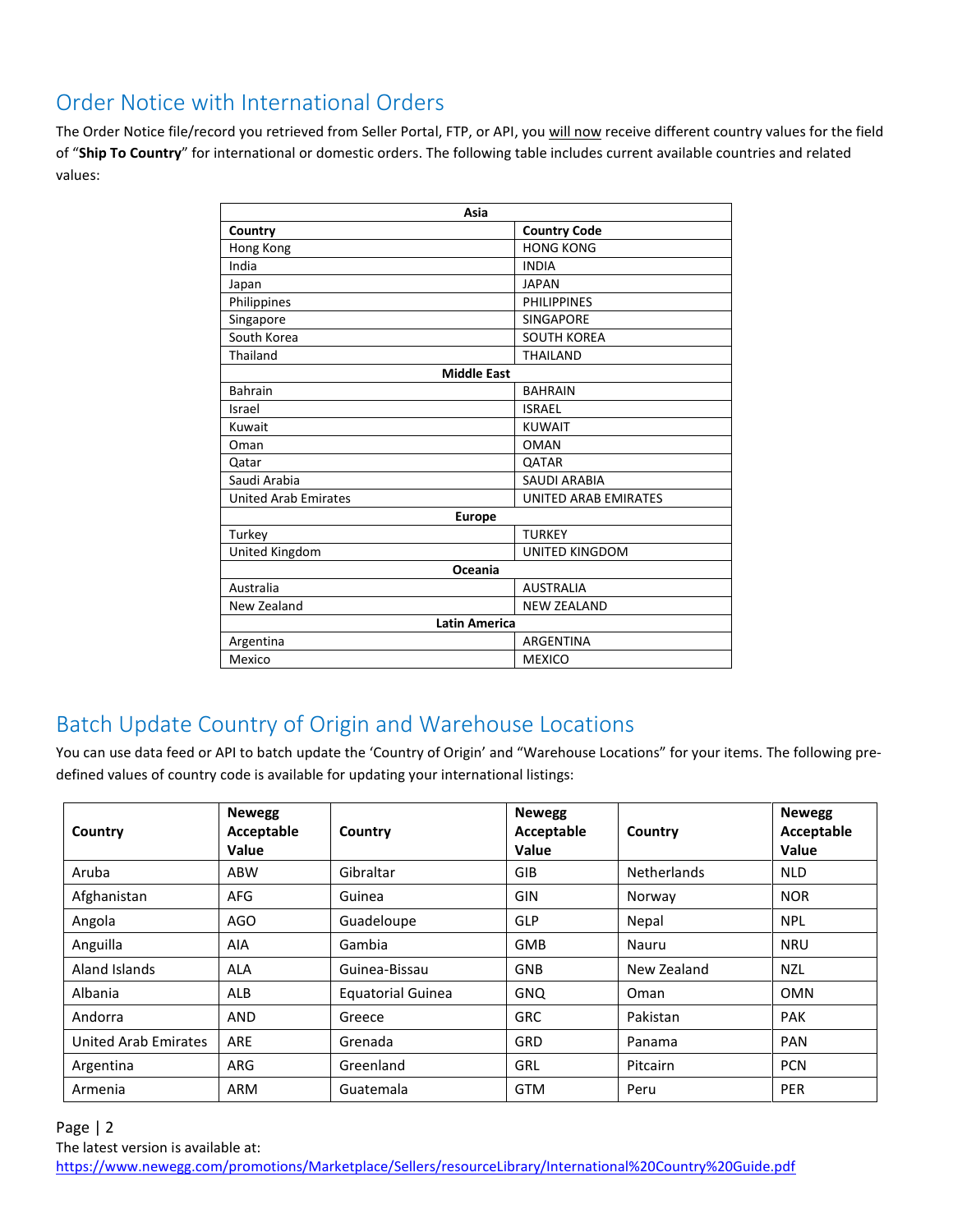| American Samoa                             | <b>ASM</b>                           | French Guiana                               | <b>GUF</b>                           | Philippines                                        | PHL                                  |
|--------------------------------------------|--------------------------------------|---------------------------------------------|--------------------------------------|----------------------------------------------------|--------------------------------------|
| Antarctica                                 | <b>ATA</b>                           | Guam                                        | <b>GUM</b>                           | Palau                                              | PLW                                  |
| French Southern<br>Territories             | ATF                                  | Guyana                                      | GUY                                  | Papua New Guinea                                   | <b>PNG</b>                           |
| Antigua and Barbuda                        | <b>ATG</b>                           | Hong Kong                                   | <b>HKG</b>                           | Poland                                             | POL                                  |
| Australia                                  | <b>AUS</b>                           | Heard Island and<br><b>McDonald Islands</b> | HMD                                  | Puerto Rico                                        | PRI                                  |
| Austria                                    | <b>AUT</b>                           | Honduras                                    | <b>HND</b>                           | Korea, Democratic<br>People's Republic of          | <b>PRK</b>                           |
| Azerbaijan                                 | AZE                                  | Croatia                                     | <b>HRV</b>                           | Portugal                                           | PRT                                  |
| Burundi                                    | <b>BDI</b>                           | Haiti                                       | HTI                                  | Paraguay                                           | <b>PRY</b>                           |
| Belgium                                    | <b>BEL</b>                           | Hungary                                     | <b>HUN</b>                           | Palestine, State of                                | <b>PSE</b>                           |
| Country                                    | <b>Newegg</b><br>Acceptable<br>Value | Country                                     | <b>Newegg</b><br>Acceptable<br>Value | Country                                            | <b>Newegg</b><br>Acceptable<br>Value |
| <b>Benin</b>                               | <b>BEN</b>                           | Indonesia                                   | <b>IDN</b>                           | French Polynesia                                   | PYF                                  |
| Bonaire, Sint<br><b>Eustatius and Saba</b> | <b>BES</b>                           | Isle of Man                                 | <b>IMN</b>                           | Qatar                                              | QAT                                  |
| <b>Burkina Faso</b>                        | <b>BFA</b>                           | India                                       | <b>IND</b>                           | Réunion                                            | <b>REU</b>                           |
| Bangladesh                                 | <b>BGD</b>                           | <b>British Indian Ocean</b><br>Territory    | <b>IOT</b>                           | Romania                                            | ROU                                  |
| <b>Bulgaria</b>                            | <b>BGR</b>                           | Ireland                                     | <b>IRL</b>                           | <b>Russian Federation</b>                          | <b>RUS</b>                           |
| <b>Bahrain</b>                             | <b>BHR</b>                           | Iran, Islamic Republic of                   | <b>IRN</b>                           | Rwanda                                             | <b>RWA</b>                           |
| <b>Bahamas</b>                             | <b>BHS</b>                           | Iraq                                        | <b>IRQ</b>                           | Saudi Arabia                                       | SAU                                  |
| Bosnia and<br>Herzegovina                  | <b>BIH</b>                           | Iceland                                     | <b>ISL</b>                           | Sudan                                              | SDN                                  |
| Saint Barthélemy                           | <b>BLM</b>                           | Israel                                      | <b>ISR</b>                           | Senegal                                            | <b>SEN</b>                           |
| <b>Belarus</b>                             | <b>BLR</b>                           | Italy                                       | <b>ITA</b>                           | Singapore                                          | SGP                                  |
| <b>Belize</b>                              | <b>BLZ</b>                           | Jamaica                                     | JAM                                  | South Georgia and<br>the South Sandwich<br>Islands | SGS                                  |
| Bermuda                                    | <b>BMU</b>                           | Jersey                                      | JEY                                  | Saint Helena,<br>Ascension and<br>Tristan da Cunha | <b>SHN</b>                           |
| Bolivia, Plurinational<br>State of         | <b>BOL</b>                           | Jordan                                      | <b>JOR</b>                           | Svalbard and Jan<br>Mayen                          | <b>SJM</b>                           |
| Brazil                                     | <b>BRA</b>                           | Japan                                       | <b>JPN</b>                           | Solomon Islands                                    | <b>SLB</b>                           |
| <b>Barbados</b>                            | <b>BRB</b>                           | Kazakhstan                                  | KAZ                                  | Sierra Leone                                       | <b>SLE</b>                           |
| Brunei Darussalam                          | <b>BRN</b>                           | Kenya                                       | KEN                                  | El Salvador                                        | SLV                                  |
| <b>Bhutan</b>                              | <b>BTN</b>                           | Kyrgyzstan                                  | KGZ                                  | San Marino                                         | SMR                                  |
| Bouvet Island                              | <b>BVT</b>                           | Cambodia                                    | <b>KHM</b>                           | Somalia                                            | SOM                                  |
| Botswana                                   | <b>BWA</b>                           | Kiribati                                    | <b>KIR</b>                           | Saint Pierre and<br>Miquelon                       | SPM                                  |
| Central African<br>Republic                | CAF                                  | Saint Kitts and Nevis                       | <b>KNA</b>                           | Serbia                                             | SRB                                  |
| Canada                                     | CAN                                  | Korea, Republic of                          | <b>KOR</b>                           | South Sudan                                        | SSD                                  |
| Cocos (Keeling)<br>Islands                 | <b>CCK</b>                           | Kuwait                                      | <b>KWT</b>                           | Sao Tome and<br>Principe                           | <b>STP</b>                           |
| Switzerland                                | <b>CHE</b>                           | Lao People's Democratic<br>Republic         | LAO                                  | Suriname                                           | <b>SUR</b>                           |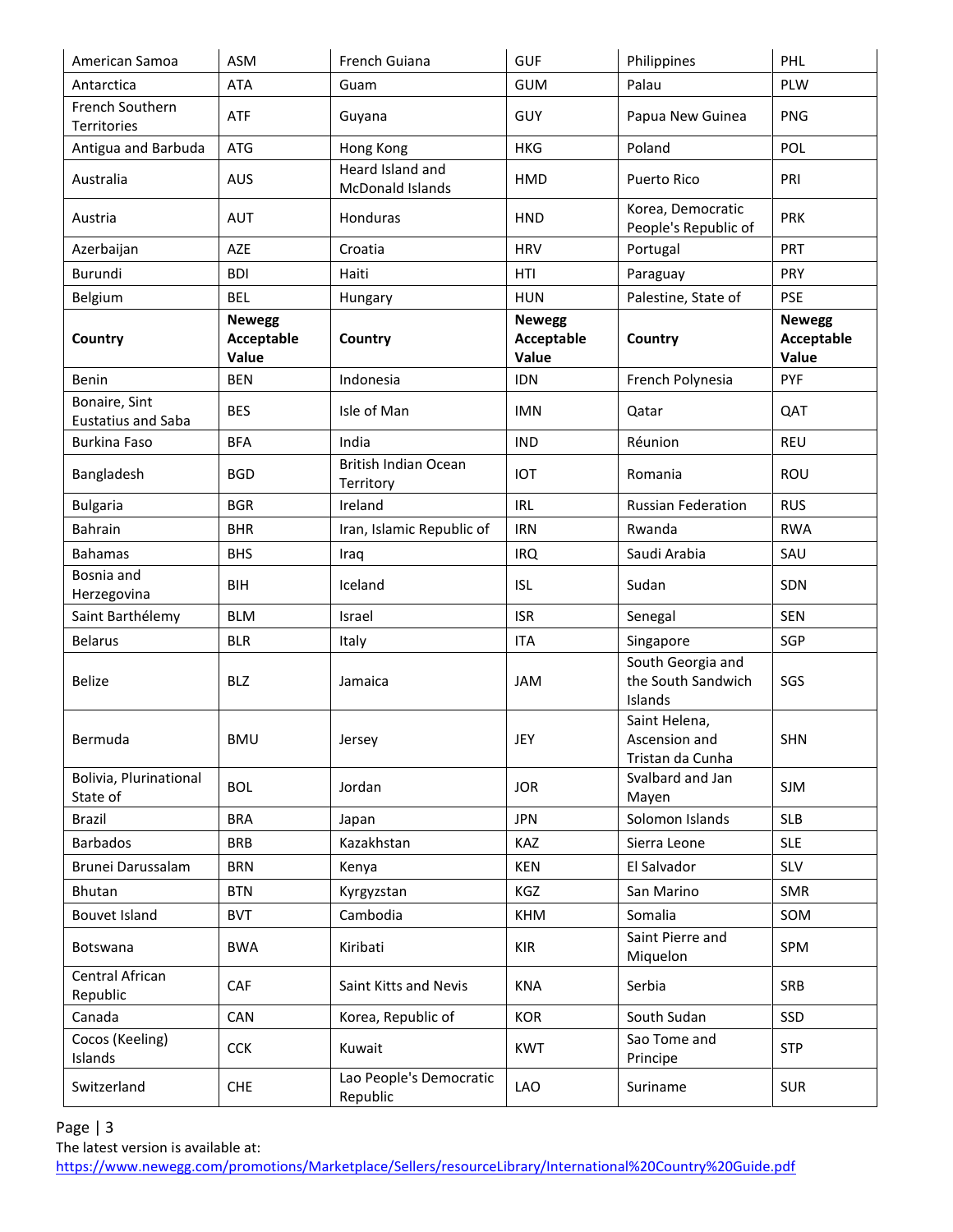| Chile                                       | <b>CHL</b>                           | Lebanon                                       | LBN                                  | Slovakia                                       | <b>SVK</b>                           |
|---------------------------------------------|--------------------------------------|-----------------------------------------------|--------------------------------------|------------------------------------------------|--------------------------------------|
| China                                       | <b>CHN</b><br>$*CN2$                 | Liberia                                       | <b>LBR</b>                           | Slovenia                                       | <b>SVN</b>                           |
| Côte d'Ivoire                               | <b>CIV</b>                           | Libya                                         | LBY                                  | Sweden                                         | <b>SWE</b>                           |
| Cameroon                                    | <b>CMR</b>                           | Saint Lucia                                   | <b>LCA</b>                           | Swaziland                                      | SWZ                                  |
| Congo, the<br>Democratic Republic<br>of the | COD                                  | Liechtenstein                                 | LIE                                  | Sint Maarten (Dutch<br>part)                   | SXM                                  |
| Congo                                       | COG                                  | Sri Lanka                                     | <b>LKA</b>                           | Seychelles                                     | <b>SYC</b>                           |
| Cook Islands                                | <b>COK</b>                           | Lesotho                                       | <b>LSO</b>                           | Syrian Arab Republic                           | <b>SYR</b>                           |
| Colombia                                    | <b>COL</b>                           | Lithuania                                     | LTU                                  | <b>Turks and Caicos</b><br>Islands             | <b>TCA</b>                           |
| Country                                     | <b>Newegg</b><br>Acceptable<br>Value | Country                                       | <b>Newegg</b><br>Acceptable<br>Value | Country                                        | <b>Newegg</b><br>Acceptable<br>Value |
| Comoros                                     | COM                                  | Luxembourg                                    | <b>LUX</b>                           | Chad                                           | <b>TCD</b>                           |
| Cabo Verde                                  | <b>CPV</b>                           | Latvia                                        | LVA                                  | Togo                                           | <b>TGO</b>                           |
| Costa Rica                                  | <b>CRI</b>                           | Macao                                         | <b>MAC</b>                           | Thailand                                       | <b>THA</b>                           |
| Cuba                                        | <b>CUB</b>                           | Saint Martin (French<br>part)                 | <b>MAF</b>                           | Tajikistan                                     | <b>TJK</b>                           |
| Curaçao                                     | <b>CUW</b>                           | Morocco                                       | <b>MAR</b>                           | Tokelau                                        | <b>TKL</b>                           |
| Christmas Island                            | <b>CXR</b>                           | Monaco                                        | <b>MCO</b>                           | Turkmenistan                                   | <b>TKM</b>                           |
| Cayman Islands                              | <b>CYM</b>                           | Moldova, Republic of                          | <b>MDA</b>                           | Timor-Leste                                    | <b>TLS</b>                           |
| Cyprus                                      | <b>CYP</b>                           | Madagascar                                    | <b>MDG</b>                           | Tonga                                          | <b>TON</b>                           |
| Czech Republic                              | <b>CZE</b>                           | <b>Maldives</b>                               | <b>MDV</b>                           | <b>Trinidad and Tobago</b>                     | <b>TTO</b>                           |
| Germany                                     | DEU                                  | Mexico                                        | <b>MEX</b>                           | Tunisia                                        | <b>TUN</b>                           |
| Djibouti                                    | DJI                                  | Marshall Islands                              | <b>MHL</b>                           | Turkey                                         | <b>TUR</b>                           |
| Dominica                                    | <b>DMA</b>                           | Macedonia, the former<br>Yugoslav Republic of | <b>MKD</b>                           | Tuvalu                                         | <b>TUV</b>                           |
| Denmark                                     | <b>DNK</b>                           | Mali                                          | MLI                                  | Taiwan, Province of<br>China                   | <b>TWN</b>                           |
| Dominican Republic                          | <b>DOM</b>                           | Malta                                         | <b>MLT</b>                           | Tanzania, United<br>Republic of                | <b>TZA</b>                           |
| Algeria                                     | <b>DZA</b>                           | Myanmar                                       | <b>MMR</b>                           | Uganda                                         | <b>UGA</b>                           |
| Ecuador                                     | ECU                                  | Montenegro                                    | <b>MNE</b>                           | Ukraine                                        | <b>UKR</b>                           |
| Egypt                                       | EGY                                  | Mongolia                                      | <b>MNG</b>                           | <b>United States Minor</b><br>Outlying Islands | UMI                                  |
| Eritrea                                     | ERI                                  | Northern Mariana<br>Islands                   | <b>MNP</b>                           | Uruguay                                        | <b>URY</b>                           |
| Western Sahara                              | <b>ESH</b>                           | Mozambique                                    | MOZ                                  | <b>United States</b>                           | <b>USA</b>                           |
| Spain                                       | <b>ESP</b>                           | Mauritania                                    | <b>MRT</b>                           | Uzbekistan                                     | <b>UZB</b>                           |
| Estonia                                     | <b>EST</b>                           | Montserrat                                    | <b>MSR</b>                           | Holy See (Vatican<br>City State)               | <b>VAT</b>                           |
| Ethiopia                                    | <b>ETH</b>                           | Martinique                                    | <b>MTQ</b>                           | Saint Vincent and the<br>Grenadines            | <b>VCT</b>                           |
| Finland                                     | <b>FIN</b>                           | Mauritius                                     | <b>MUS</b>                           | Venezuela, Bolivarian<br>Republic of           | <b>VEN</b>                           |
| Fiji                                        | <b>FJI</b>                           | Malawi                                        | MWI                                  | Virgin Islands, British                        | <b>VGB</b>                           |
| <b>Falkland Islands</b><br>(Malvinas)       | <b>FLK</b>                           | Malaysia                                      | <b>MYS</b>                           | Virgin Islands, U.S.                           | <b>VIR</b>                           |

Page | 4

The latest version is available at:

<https://www.newegg.com/promotions/Marketplace/Sellers/resourceLibrary/International%20Country%20Guide.pdf>